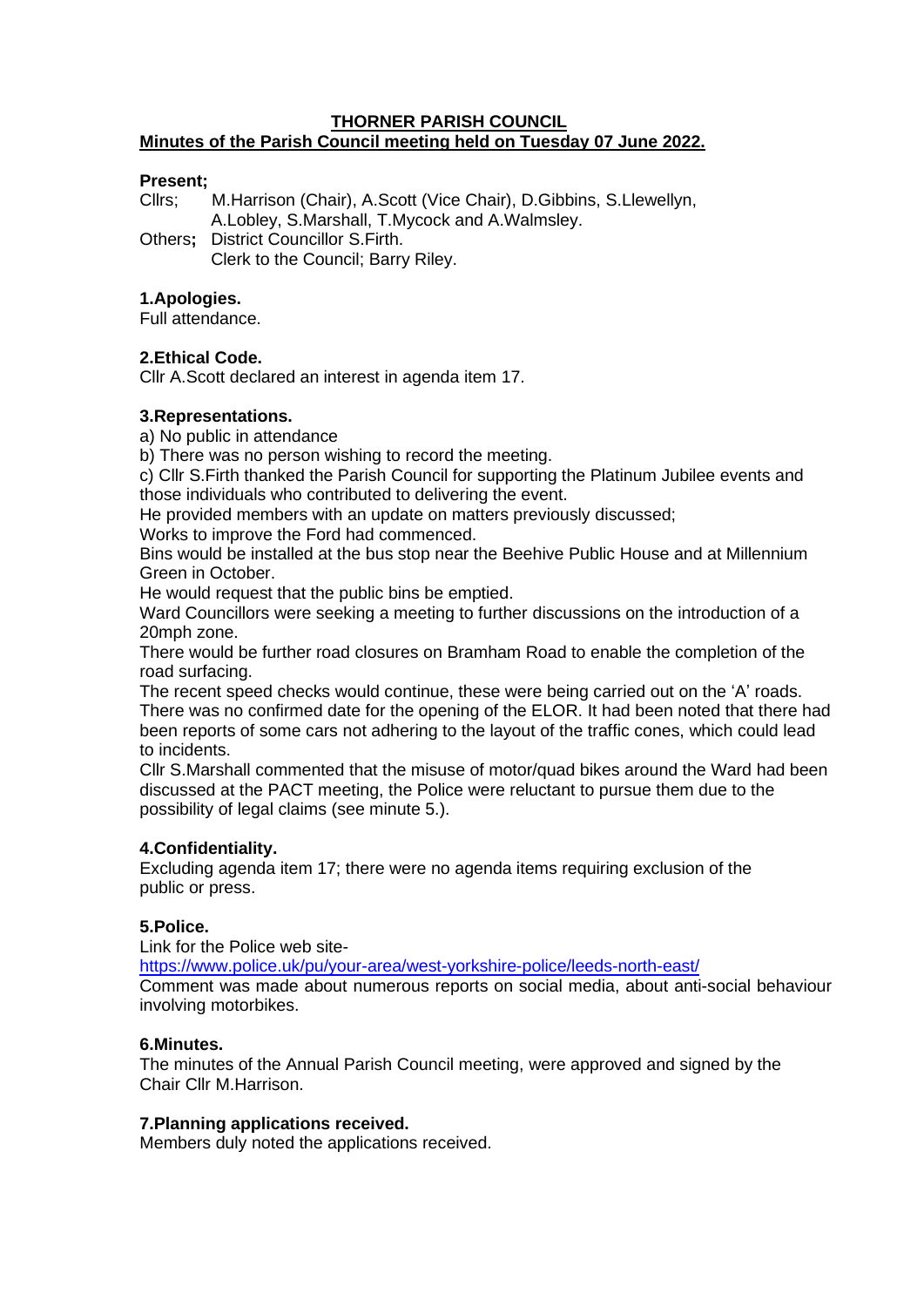# **8.Financial Matters.**

8.1 Members were circulated with a list of payments for June 2022; **Resolved**: that the following be approved and passed for payment:

| Method;   | Payee;         | Details; | £ Amount;             |
|-----------|----------------|----------|-----------------------|
| <b>SO</b> | <b>B.Riley</b> | Salary   | 667.60                |
| DD        | <b>Nest</b>    | Pension  | 29.59                 |
| DD        | Octopus        | Electric | 8.67                  |
|           |                |          | <b>TOTAL £ 705.86</b> |

8.2 Members were in agreement with the content of the monthly budget monitor and bank reconciliation report for appropriate governance.

# **9. To receive reports from the following Working Party Playground and Fitness Equipment –**

No report received.

The Clerk confirmed that an order had now been placed with Kompan (see minute 12. May 2022). Following problems experienced with the installation of the previous playground, enquiries would be made to appoint a Project Manager/ Surveyor, to oversee the work in consultation with Cllrs Harrison, Mycock, Lobley and the Clerk. **Maintenance -** 

Members had received the document prepared for them and discussed the content. Members were required to decide on the following;

Approval to appoint and accept (due to the lack of interest from other contractors (see minute 12. May 2022)), the quote received from the contractor Joshua Johnston-Coates for the grass cutting contract and approval to offer a probationary 12 month contract. Having been asked by Cllr D.Gibbins to confirm if the Financial Regulations concerning the issuing of a contract for the supply of goods, materials or the execution of works, had been adhered to, the Clerk read out to members the specific extract from the regulations that they had been adhered to. Cllr D.Gibbins enquired if sufficient effort had been undertaken to obtain quotes, Cllr S.Llewellyn, confirmed that they had and accused Cllr D.Gibbins of bullying her over this subject. Cllr D.Gibbins stated that she was simply seeking further clarification on contractual matters before being able to make a considered decision. Following a vote it was agreed as follows; For 7; Against;1, to accept the quote.

The buying of 6 plants as replacement Lavateira for the end border near the playground at a cost £8.95. Total £53.70. It was agreed.

To consider clearing the site and re-siting the bench on Milner Lane as the bench base has cracked completely into two pieces and is in a precarious position. It was agreed.

The Parish Council placed on record, their thanks to resident David Ramsay for his continued work to cut a path to the beck and for planting the wild flowers at Ramsey's Fold.

It was agreed that following the recent use of the cones to service the flagpole, that four cones be made available for use by the Over 60's Bungalow during the post office weekly visit. This was on the strict understanding that the Council can continue to have use, intermittently, as needed in this area.

# **Finance –**

No report received.

# **10. Matters arising from previous minutes.**

Following discussion, it was agreed that two dog bag dispensers be purchased (see minute 17. May 2022).

In response to comments made outside the Council meeting, members discussed the following items;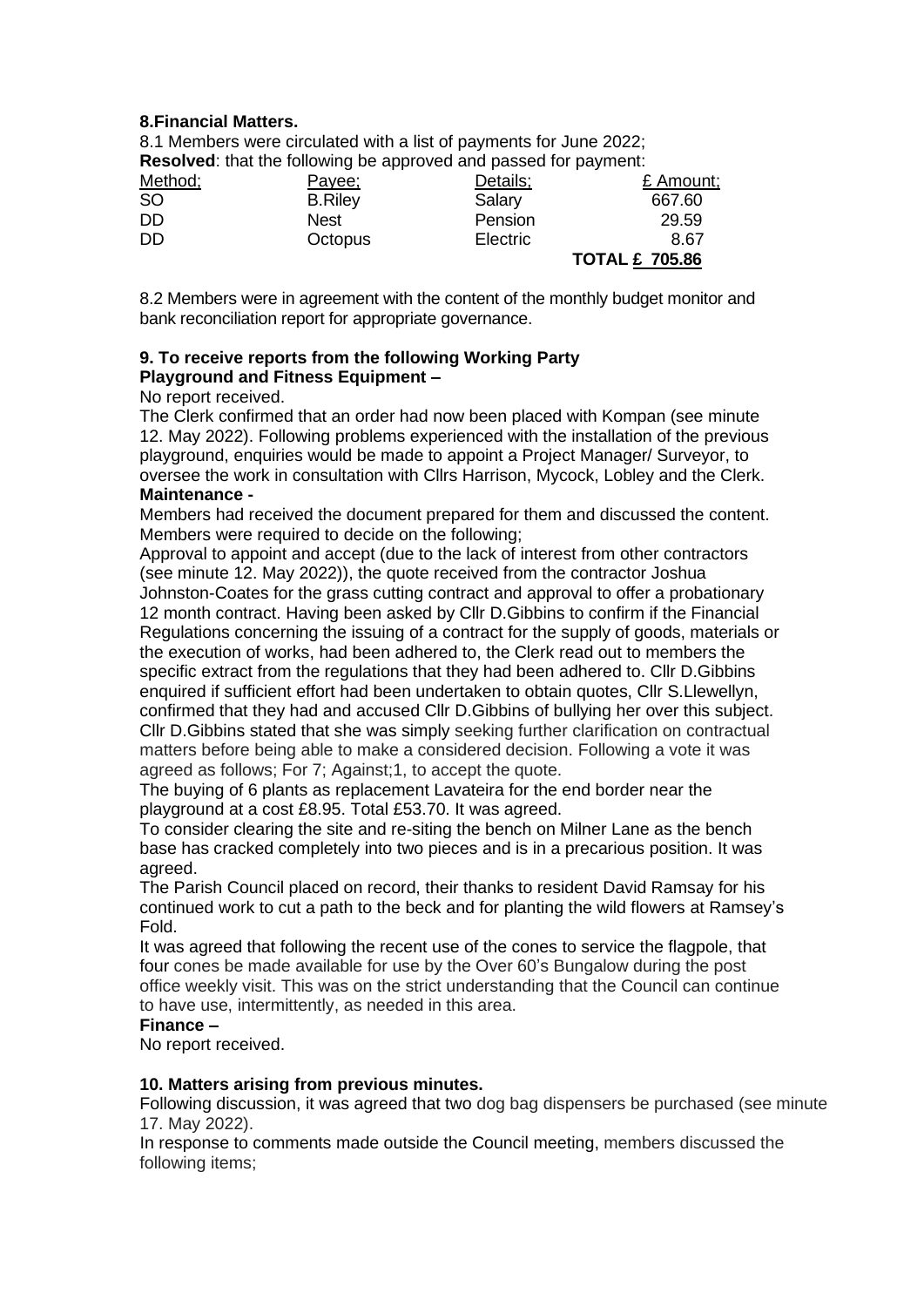#### **1.The size and placement of the pollinators and that they are a waste of money.**

The pollinators were owned and placed by Leeds CC on their land, they had asked the Parish Council to support the initiative which they had. If they were not liked or appreciated by residents, then a request to remove them could be made. However, the fact that a democratic decision had been made by the Parish Council should then not be criticised by any member who was part of the decision process.

#### **2. The money being spent on the Millennium Green**.

If standards were to be maintained on the Parish Council's prime asset, it would require much funding to do so.

#### **3.Nothing is being done at the top end of the village.**

Cllr S.Marshall had given considerable effort to engage with the Residents Association and the Leeds CC Tenant Officer, but there seemed to be a lack of interest on their part. Any perceived thought that the Parish Council was doing nothing was not justified. It was suggested that an attempt be made to organise a meeting with all parties and to include the Ward Councillors, to seek a solution on how membership of the Association could be increased which would assist in more liaison with the Parish Council.

**4.The provision of a "second hand bench" to the residents of the Kirkfield estate.** The resident had been invited to attend a Parish Council meeting for an explanation to be provided, but had declined.

In response to the above, Cllr A.Scott questioned the functioning of the Parish Council and that it appeared to residents that members were not united in their decision making, Cllr M.Harrsion reiterated that there should be no further need to keep providing explanations for decisions agreed (which had also occurred at the Annual Parish meeting), at a Parish Council meeting, a member must accept the decision irrespective of whether they agreed or not.

# **11.Neighbourhood Plan.**

Cllr T.Mycock had asked that he be informed of any updates to the document to enable him to provide a report to members.

#### **12.To consider any new correspondence received and decide action where necessary.**

Members duly noted the content of the information received.

Following an enquiry from a resident members gave consideration to splitting garden plots when they become available. It was agreed that as each plot became available the Clerk would inform members for a decision to be made at a Council meeting. In response to the letter received from the Tennis Club, who wished to use the land adjacent to the Victory Hall for a tennis court, Cllr T.Mycock provided members with information on the background to why the land became leased to the Parish Council and, the agreement made with the Victory Hall. He further commented that the initial approach should have been made to the Victory Hall and not the Parish Council. Cllr S.Marshall commented that within the terms of the lease, the land was for use as an open space for the use of the public. Having considered the above comments it was agreed that the Tennis Club be informed that the land would remain as it was intended an open space for the use of the public.

# **13.To receive reports from outside bodies.**

Following discussion it was agreed that any Parish Councillor should be able to attend/ represent the Parish Council at PACT meetings.

Following his attendance at a Leeds Festival Working Group in May, Cllr S.Marshall asked that a decision be reached concerning the following;

A request from their Licensing Assistant Grace Nuttgens, on the provision of content from them, for the Parish Council's next newsletter, he was asked to inform them that content was required by 22 July.